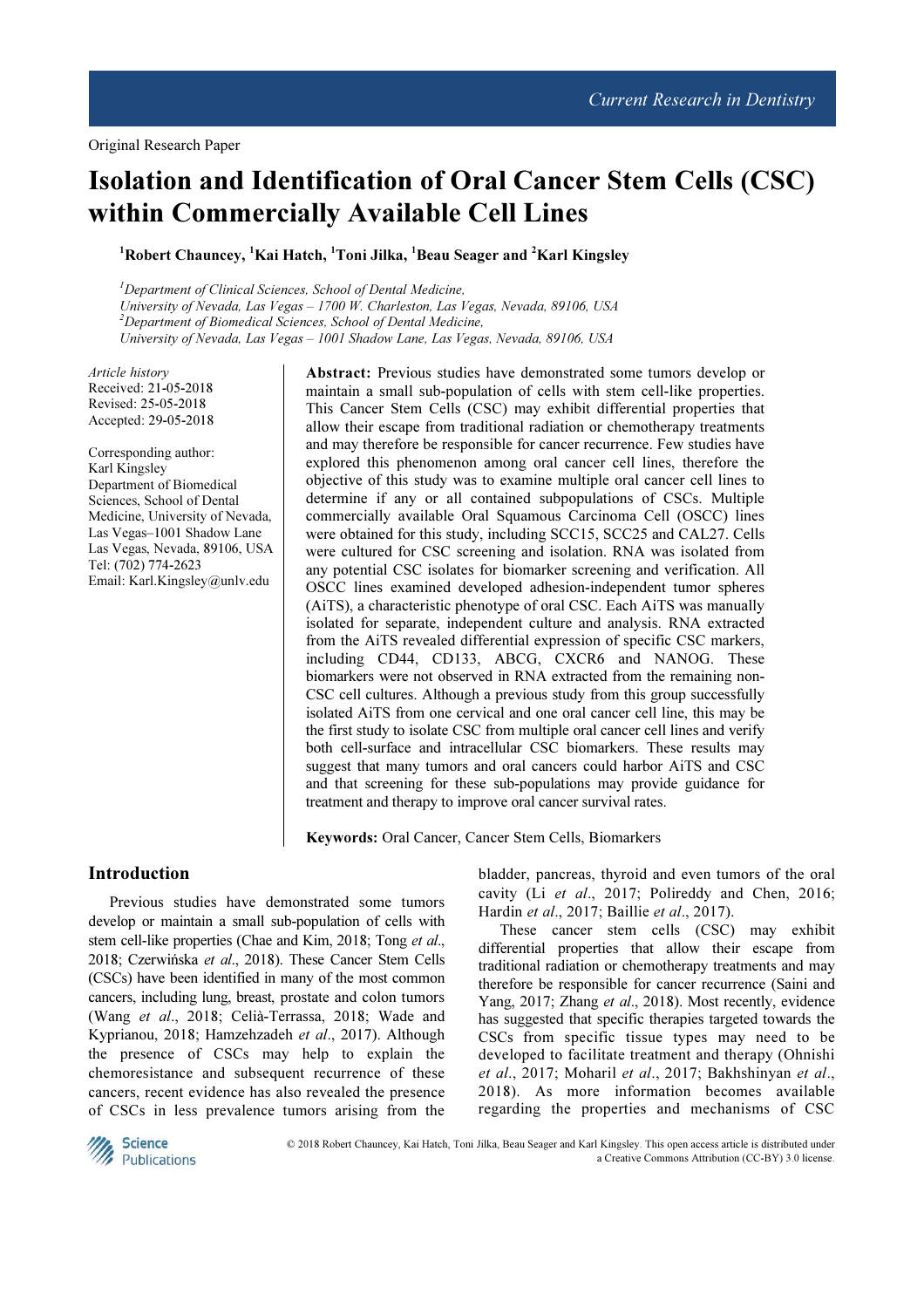development in tumors, such as oral cancers, more effective treatments and therapies can be developed to improve survival and patient outcomes (Shang et al., 2018; Rodini et al., 2017; Wolmarans et al., 2017).

Despite the significance of these findings, few studies to date have explored this phenomenon among oral cancer cell lines, which could provide models for testing therapies and other treatment modalities (Felthaus et al., 2011; Wang et al., 2017; Kaseb et al., 2016). Based upon the paucity of evidence, the objective of this study was to examine multiple oral cancer cell lines to determine if any or all contained subpopulations of CSCs.

# Materials and Methods

## Oral Cancer Cell Lines and Culture

The cell lines used in this study were human oral cancer cell lines purchased from American Type Culture Collection (ATCC; Manassas, VA). These included SCC15 (CRL-1623), SCC25 (CRL-1628) and CAL27 (CRL-2095), which have all been characterized as oral squamous cell carcinomas (OSCC). Cells were cultured in Dulbecco's Modified Eagle's Medium (DMEM) with 4.0 mM L-glutamine, modified with 3.7 g/L sodium bicarbonate, 4.5 g/L glucose, 110 mg/L sodium pyruvate and 10% Fetal Bovine Serum (FBS). In addition, media was supplemented with antibiotics, which included Penicillin (10,000 units/mL) and Streptomycin (10,000 ug/mL) from HyClone (Logan, UT). All cultures were maintained in a humidified cell culture incubator at 37C with 5% CO2 and all experiments were performed in an approved Biosafety Level -2 (BSL2) cabinet, as previously described (Osafi et al., 2014; Moody et al., 2012).

# Microscopy and AiTS Isolation

Microscopy was accomplished using an Axiovert 40 inverted microscopy from Zeiss (Gottingen, Germany) and images were captured at 200X magnification using a PowerShot G6 digital camera from Canon (Tokyo, Japan) and processed using Adobe Photoshop (San Jose, CA). Isolation of potential CSC isolates was accomplished by culturing the OSCC cell lines to 100% confluence and allowing subsequent overgrowth. Adhesion-independent tumor spheres (AiTS) were isolated manually using micropipettes from the Z-plane (upwards) without firm adhesion to the deposited extracellular matrix (ECM) or cell-cell X- and Y-plane attachments. Multiple passages of each cell line were required to obtain sufficient cells for subsequent analysis.

#### RNA Isolation and Analysis

RNA was isolated from the OSCC cell cultures and the AiTS isolates from each of the experimental lines using the Total RNA Isolation Reagent from ABgene (Surrey, UK) according to the procedure recommended by the manufacturer, as previously described (Osafi et al., 2014; Moody et al., 2012).

Approximately  $1.5 \times 10^7$  cells from each cell culture and AiTS isolate were processed and the RNA concentration were determined using UV spectroscopy. Quantity and quality of RNA were determined using the absorbance of diluted RNA samples (1:50 dilution) suspended in nuclease-free water, pH 7.0) measured at 260 and 280 nm. RNA purity was determined using the ratio of A260:A280, which should be 1.65 or higher for RT-PCR analysis. Concentration was determined using A260 multiplied by the extinction coefficient (RNA in nuclease free water  $= 40$ ) and the dilution factor (50):

RNA standard: A260 (absorbance) = 0.75 Concentration = 40 (extinction factor)  $x$  50 (dilution factor) x  $0.75 = 1,500$  ug/mL RNA

# Reverse Transcription Polymerase Chain Reaction (RT-PCR) Screening

To determine the expression (or lack of expression) of CSC-specific mRNA markers, RT-PCR was used to screen total RNA isolated from the OSCC cell lines and AiTS. Screening was accomplishing using the ABgene Reverse-iTOne-Step RT-PCR Kit and Mastercycler gradient thermocycler from Eppendorf (Hamburg, Germany) with the following primers, synthesized by SeqWright (Houston, TX).

Positive Control Human mRNA standards:

```
c-myc FORWARD:
```
TCCAGCTTGTACCTGCAGGATCTGA; 25 nt, 52% GC, Tm 72C

c-myc REVERSE:

CCTCCAGCAGAAGGTGATCCAGACT; 25 nt, 56% GC, Tm 72C

Optimal Tm: Lower annealing temperature  $-5C = 68C$ 

Glyceraldehyde-3-phosphate dehydrogenase (GAPDH): GAPDH FORWARD:

ATCTTCCAGGAGCGAGATCC; 20 nt, 55% GC, 66C GAPDH REVERSE: ACCACTGACACGTTGGCAGT; 20 nt, 55% GC, 70C

Optimal Tm: Lower annealing temperature  $-5C = 61C$ 

CSC Cell Surface Markers:

CD44 FORWARD:

GAAAGGCATCTTATGGATGTGC; 22 nt, 45% GC, 64C

CD44 REVERSE: CTGTAGTGAAACACAACACC; 20 nt, 45% GC, 61C

Optimal Tm: Lower annealing temperature  $-5C = 56C$ CD133 FORWARD: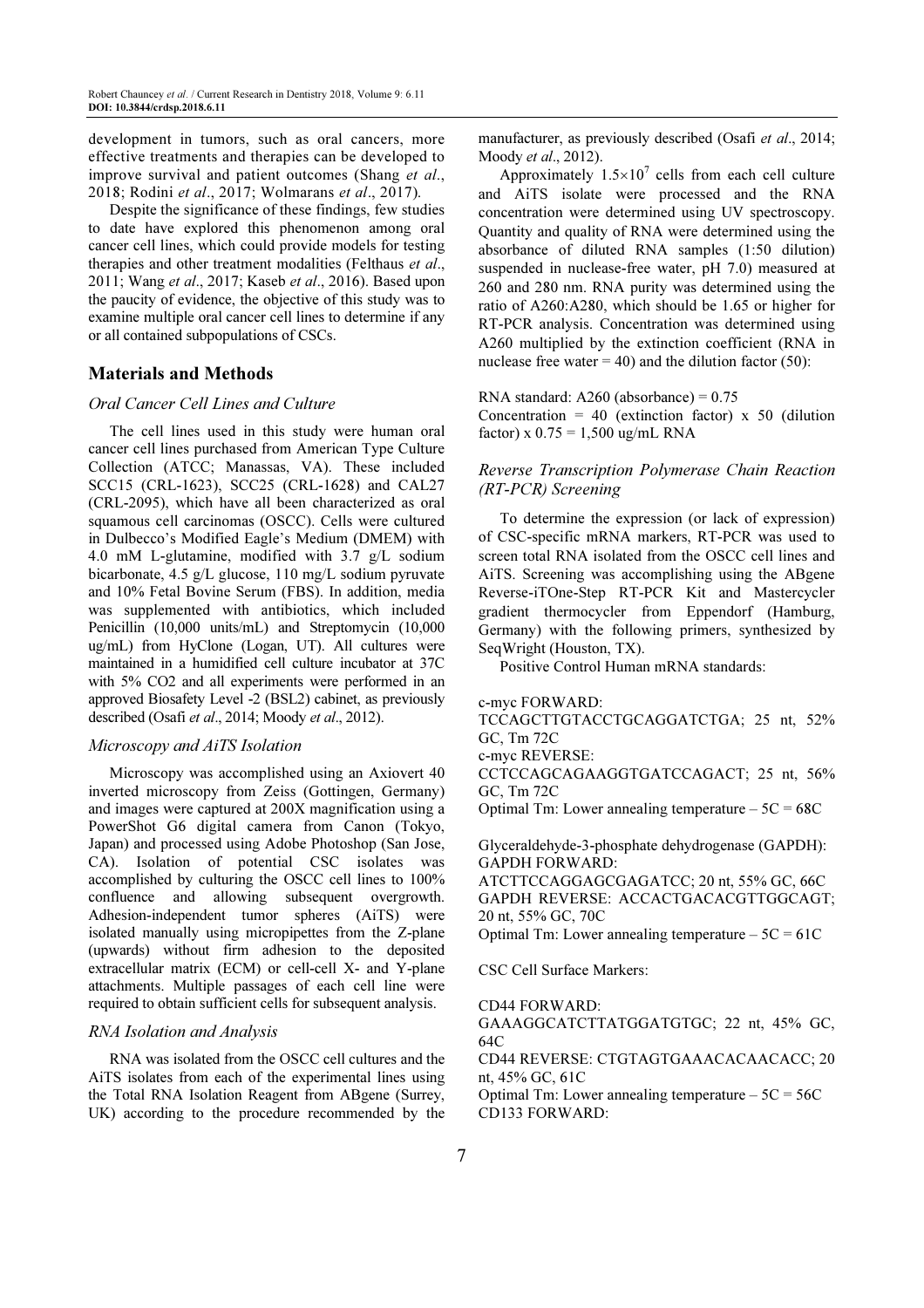CTCATGCTTGAGAGATCAGGC; 21nt, 52% GC, 65C CD133 REVERSE: CGTTGAGGAAGATGTGCACC; 20 nt, 55% GC, 66C

Optimal Tm: Lower annealing temperature  $-5C = 60C$ 

CSC Intracellular Markers:

ABCG-2 FORWARD:

AGTTCCATGGCACTGGCCATA; 21 nt, 52% GC, 69C

ABCG-2 REVERSE:

CAGGTAGGCAATTGTGAAGG; 21 nt, 485 GC, 65C Optimal Tm: Lower annealing temperature  $-5C = 60C$ 

NANOG FORWARD:

GCTGAGATGCCTCACACGGAG; 21 nt, 62% GC, 71C

NANOG REVERSE:

TCTGTTTCTTGACTGGGACCTTGTC; 25 nt, 48%, 69C

Optimal Tm: Lower annealing temperature  $-5C = 64C$ 

CXCR6 FORWARD:

ATGGCAATGTCTTTAATCTCGACAA; 25 nt, 36% GC, 64C CXCR6 REVERSE:

TGAAAGCTGGTCATGGCATAGTATT; 25 nt, 40% GC, 66C

Optimal Tm: Lower annealing temperature  $-5C = 59C$ 

In brief, mRNA positive control standards were used to establish the minimum threshold cycle (CT) and saturation cycle (CS) for RT-PCR and to confirm the successful isolation of RNA from each isolate and cell line. Signal detection above background was observed above ten (10) cycles or CT10 with saturation observed at forty (40) cycles or CS40. Using this information, RT-PCR was performed at thirty (30) cycles, above the threshold detection limit but below the saturation point.

In brief, one (1) ug of template (total) RNA was used for each screening reaction, with reverse transcription set for 30 min at 47C, followed by denaturation for two (2) minutes at 94C. Thirty (30) amplification cycles were performed, using the template of denaturation at 94C for twenty (20) seconds, annealing at the optimal annealing temperature or Tm (primer specific) for thirty (30) seconds and extension for an additional five (5) minutes. Products were subsequently separated using gel electrophoresis using Reliant NuSieve Agarose gels and visualized by UV illumination of ethidium bromidestained gels and captured using a Gel Logic 100 Imaging System and 1D Image Analysis Software from Kodak (Rochester, NY).

## Statistical Analysis

Differences in RNA concentration and purity between OSCC cell lines and the corresponding AiTS isolates were determined using two-tailed t-tests, which are appropriate for use with parametric data. Statistical significance was set at an alpha level of a=0.05 and descriptive statistics were provided along with the appropriate p-value.

## Results

Oral Squamous Cell Carcinoma (OSCC) cell lines SCC25, SCC15 and CAL27 were cultured and passaged to screen for the presence of potential oral Cancer Stem Cells (CSC) (Fig. 1). These experiments demonstrated that each cell line produced adhesion-independent tumor spheres (AiTS) that grew into the Z-plane after the cell line becoming confluent. Micropipette isolation of these AiTS for SCC25 (Fig. 1A and 1B), SCC15 (Fig. 1C and 1D) and CAL27 (Fig. 1E and 1F) revealed these microstructures had developed sufficient intercellular cell-cell adhesion (Fig. 1A, 1C, 1E) to maintain this configuration during isolation and manual micropipette transfer (Fig. 1B, 1D, 1F).

RNA was isolated from each cell line and the AiTS separated from each corresponding cell line (Table 1). In brief, the RNA derived from the OSCC cell lines had an overall average concentration of 370.7 ng/uL with a range from 311.4- 412.6 ng/uL, while the RNA isolated from the AiTS had a lower overall average concentration of 256.3 ng/uL that ranged from 243.3 to 266.3 ng/uL. The purity of RNA isolated from the OSCC cell lines averaged 1.73 and ranged between 1.68 and 1.77, while the AiTS had an overall higher average purity of 1.88 that ranged from 1.84 to 1.91. These differences between each OSCC cell line and the corresponding AiTS isolate were statistically significant, as were the differences between the combined averages of the OSCC when compared with the averages of the AiTS isolates  $(p<0.01)$ .

Table 1: RNA Isolation and Analysis

|                                      | <b>RNA</b>            | RNA purity    | Statistical       |
|--------------------------------------|-----------------------|---------------|-------------------|
|                                      | concentration         | (A260:A280)   | analysis          |
| SCC15                                | $311.4$ ng/uL         | 1.73          | Two-tailed t-test |
| SCC15-AiTS                           | $266.3$ ng/uL         | 1.88          | p<0.01            |
| SCC25                                | $412.6$ ng/uL         | 1.68          | Two-tailed t-test |
| SCC <sub>25</sub> -A <sub>i</sub> TS | 243.3 ng/uL           | 1.91          | p<0.01            |
| CAL <sub>27</sub>                    | 388.2 ng/uL           | 1.77          | Two-tailed t-test |
| CAL27-AiTS                           | $259.2$ ng/uL         | 1.84          | p<0.01            |
| OSCC average                         | 370.7 ng/uL           | 1.73          | Two-tailed t-test |
| AiTS average                         | $256.3$ ng/uL         | 1.88          | p<0.01            |
| OSCC range                           | $311.4 - 412.6$ ng/uL | $1.68 - 1.77$ |                   |
| AiTS range                           | $243.3 - 266.3$ ng/uL | $1.84 - 1.91$ |                   |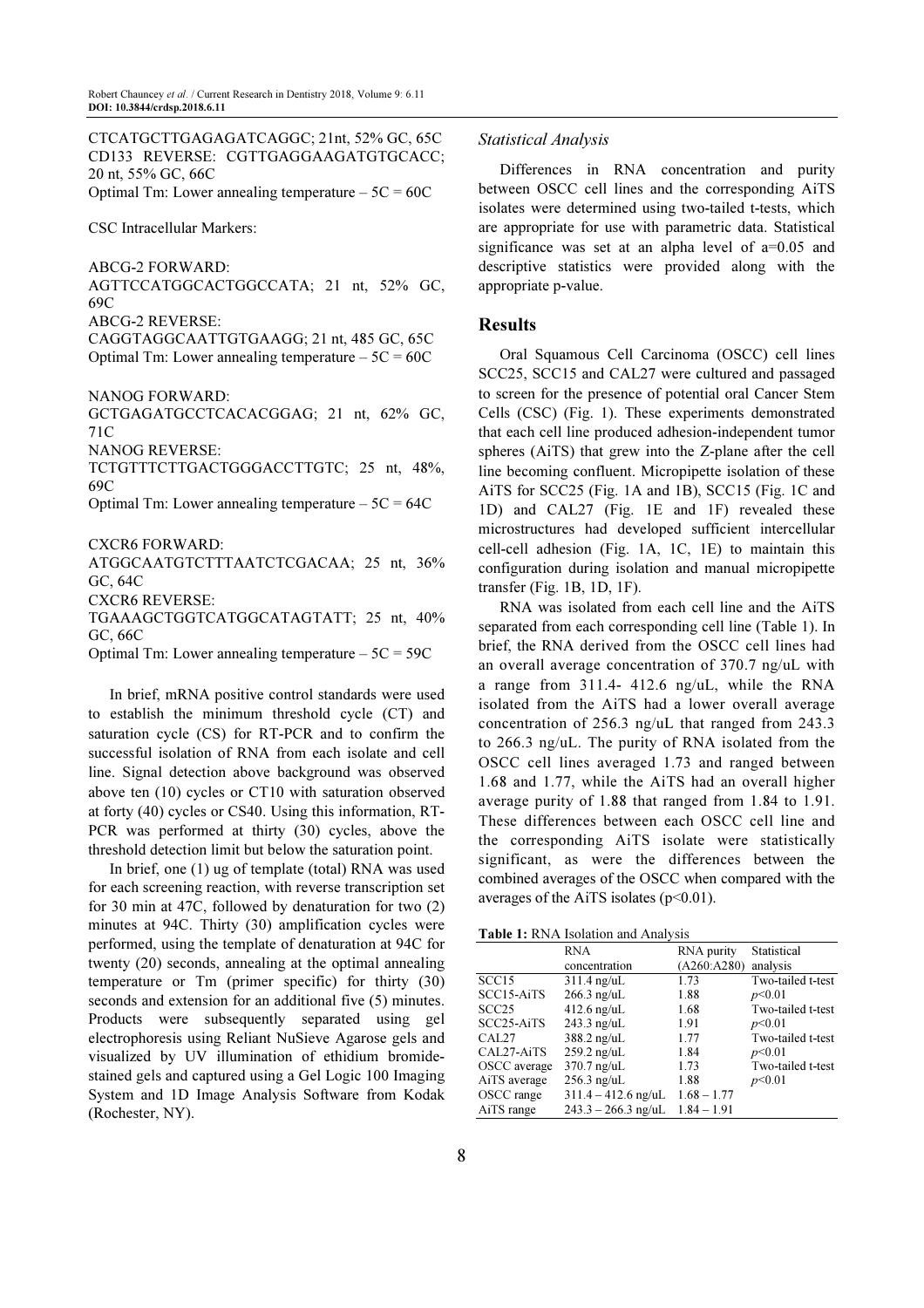

Fig. 1: Isolation of Adhesion-Independent Tumor Spheres (Potential Cancer Stem Cells) from Oral Cancer Cell Lines. Commercial oral cancer cell lines developed adhesion-independent tumor spheres or aggregates, which were isolated using micropipettes and subsequently documented using photo microscopy (A-F). Several AiTS were isolated for SCC25 (A, B), SCC15 (C, D) and CAL27 (E, F), which were then cultured for RNA isolation. Most AiTS identified for transfer (A, C, E) retained cell-cell adhesion during and post transfer (B, D, F).



Fig. 2: RT-PCR screening of RNA isolates. RNA from OSCC and the corresponding AiTS was screened using RT-PCR and primers specific for both cell surface (CD44, CD133) and intracellular markers (NANOG, ABCG, CXCR6)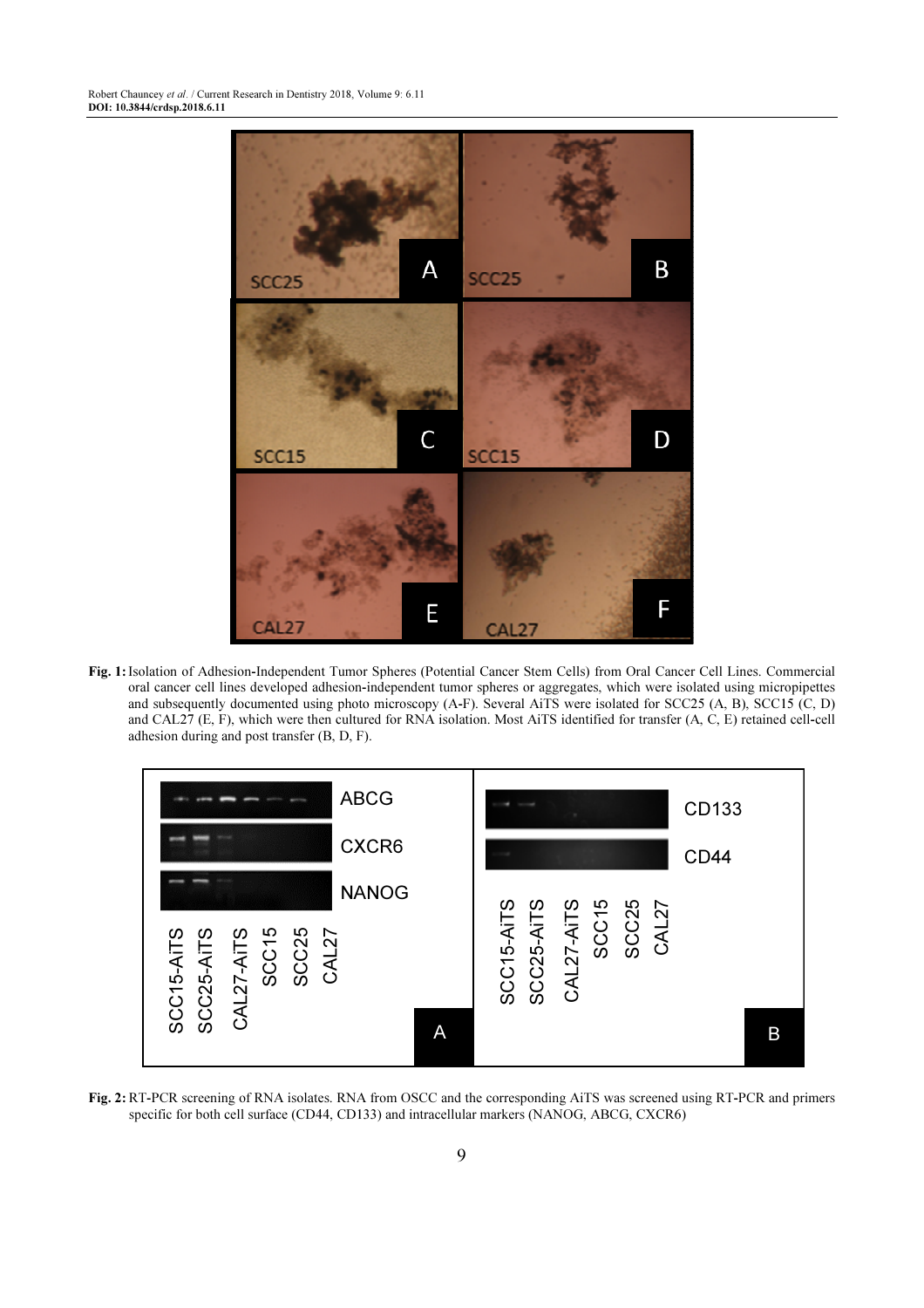To determine whether any of the AiTS isolates from the OSCC cell lines expressed any biomarkers characteristic of cancer stem cells, the RNA isolated from each cell line was screened for mRNA using both intracellular and cell-surface targets (Fig. 2). This screening revealed that mRNA from the OSCC cell lines did not express mRNA for the intracellular markers NANOG or CXCR6, with variable low-level expression of ABCG (Fig. 2A). In contrast, all the AiTS expressed mRNA for CXR6 and NANOG, as well as ABCG.

In addition, RNA was also screened for cell surface markers CD44 and CD133 (Fig. 2B). This analysis revealed no evident mRNA expression among the OSCC cell lines, with weak expression among two of the three AiTS isolates (SCC15 and SCC25).

#### Discussion

Few studies to date have assessed the potential for subpopulations of CSC to exist among oral cancer cell lines, which could provide models for testing therapies and other treatment modalities (Felthaus et al., 2011; Wang et al., 2017; Kaseb et al., 2016). Based upon the paucity of evidence, the objective of this study was to examine multiple oral cancer cell lines to determine if any or all contained subpopulations of CSCs. The results of this pilot study revealed that each OSCC cell line harbored a subpopulation of adhesion-independent tumor spheres that exhibited both intracellular and some cellsurface biomarkers that indicate the presence of CSCs.

#### Conclusion

These findings are critically important as more evidence accumulates that suggest subpopulations of CSC may be critical factors in determining the treatment strategy and overall prognosis in oral cancer patients (Ravindran et al., 2015; Mohanta et al., 2017; He et al., 2014). In fact, new evidence suggests that metastatic potential and invasiveness may be heavily dependent upon these CSC subpopulations, therefore more information regarding their properties and survival in well-characterized systems will be critical to further our understanding of these phenomenon (Rodrigues et al., 2018; Shah et al., 2018; Chen et al., 2018). As more studies evaluate the role of CSC in oral cancer, more accurate and predictive models of therapy and prognosis will be needed to more effectively treat and manage patient care (Teixeira and Corrêa, 2018; Castilho et al., 2017).

## Acknowledgement

Dr. Kingsley would like to thank the Office of Research at the University of Nevada, Las Vegas, School of Dental Medicine and the Graduate and Professional Student Association at the University of Nevada, Las Vegas for research funds to complete this pilot study.

## Author Contributions

Robert Chauncey and Kai Hatch: Were responsible for the sample processing and data collection.

Toni Jilka, Beau Seager and Karl Kingsley: Were responsible for the data analysis and manuscript preparation. All authors have read and approved this manuscript.

# Conflicts of Interest

The authors declare there are no conflicts of interest to report.

### References

- Baillie, R., S.T. Tan and T. Itinteang, 2017. Cancer stem cells in oral cavity squamous cell carcinoma: A Review. Front Oncol., 7: 112. DOI: 10.3389/fonc.2017.00112
- Bakhshinyan, D., A.A. Adile, M.A. Qazi, M. Singh and M.M. Kameda-Smith, 2018. Introduction to cancer stem cells: Past, present and future. Methods Mol. Biol., 1692: 1-16. DOI: 10.1007/978-1-4939-7401-6\_1
- Castilho, R.M., C.H. Squarize and L.O. Almeida, 2017. Epigenetic modifications and head and neck cancer: Implications for tumor progression and resistance to therapy. Int. J. Mol. Sci., 18: 1506. DOI: 10.3390/ijms18071506
- Celià-Terrassa, T., 2018. Mammary stem cells and breast cancer stem cells: Molecular connections and clinical implications. Biomedicines, 6: 50. DOI: 10.3390/biomedicines6020050
- Chae, Y.C. and J.H. Kim, 2018. Cancer stem cell metabolism: Target for cancer therapy. BMB Rep. PMID: 29764565
- Chen, L., Y.C. Li, L. Wu, G.T. Yu and W.F. Zhang et al., 2018. TRAF6 regulates tumour metastasis through EMT and CSC phenotypes in head and neck squamous cell carcinoma. J. Cell Mol. Med., 22: 1337-1349. DOI: 10.1111/jcmm.13439
- Czerwińska, P., S. Mazurek and M. Wiznerowicz, 2018. Application of induced pluripotency in cancer studies. Rep. Pract. Oncol. Radiother., 23: 207-214. DOI: 10.1016/j.rpor.2018.04.005.
- Felthaus, O., T. Ettl, M. Gosau, O. Driemel and G. Brockhoff et al., 2011. Cancer stem cell-like cells from a single cell of oral squamous carcinoma cell lines. Biochem. Biophys. Res. Commun., 407: 28-33. DOI: 10.1016/j.bbrc.2011.02.084
- Hamzehzadeh, L., M. Yousefi and S.H. Ghaffari, 2017. Colorectal cancer screening: A comprehensive review to recent non-invasive methods. Int. J. Hematol. Oncol. Stem. Cell Res., 11: 250-261.